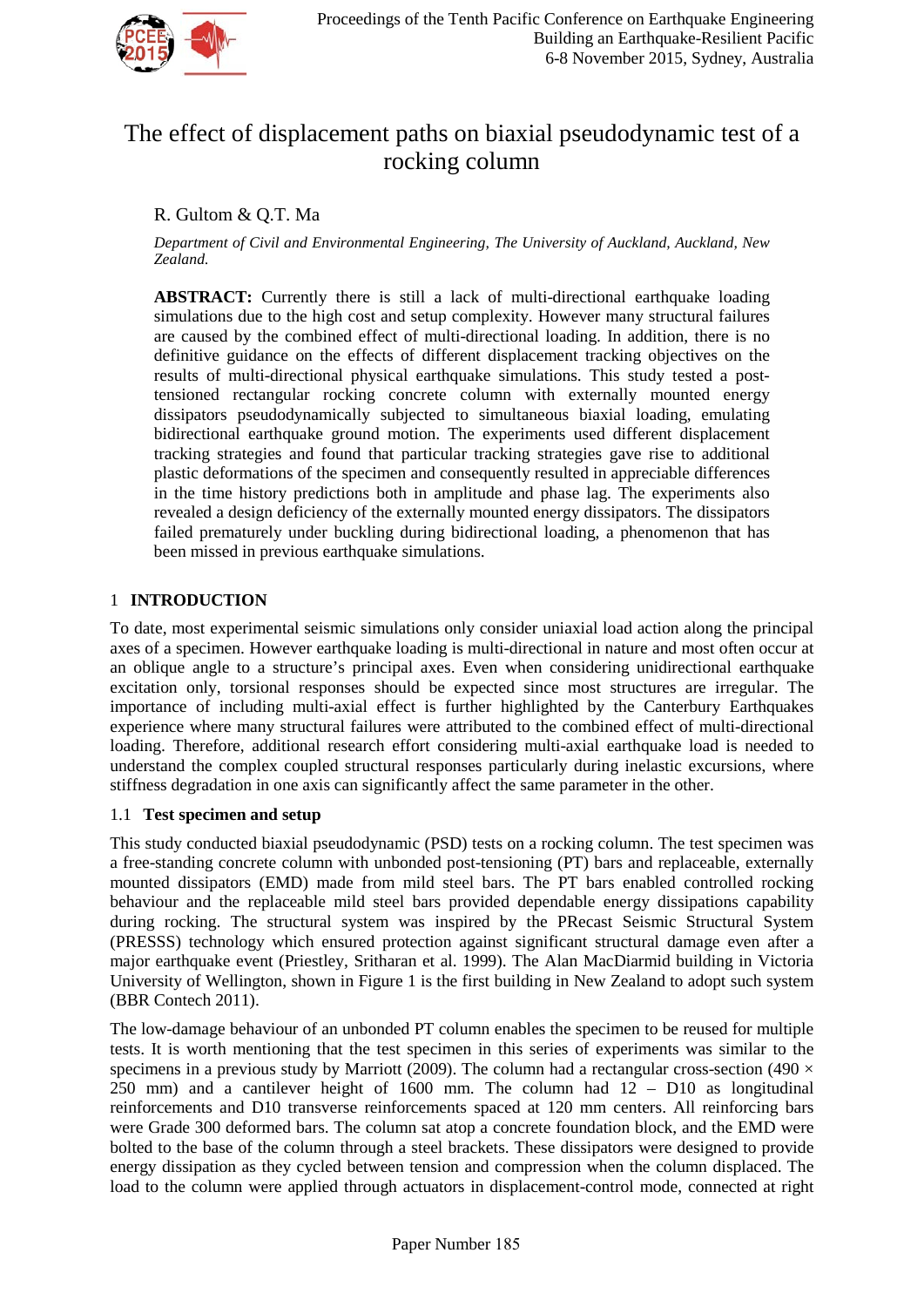angles at the top of the column by means of steel plates and four M25 threaded steel rods. A schematic drawing of the test setup is shown i[n](#page-1-1) 



[Figure](#page-1-1) 2 and photographs of the actual test setup are shown in [Figure 3.](#page-1-2)

<span id="page-1-1"></span><span id="page-1-0"></span>Figure 1 The Alan MacDiarmid building, Victoria University of Wellington (left), and close up of the EMD (right) [\(BBR Contech 2011\)](#page-8-1)



Figure 2 Elevation view of test setup, stronger axis face (left) and weaker axis face (right)

<span id="page-1-2"></span>

Figure 3 Actual experiment setup, a) view from above and b) column base detailing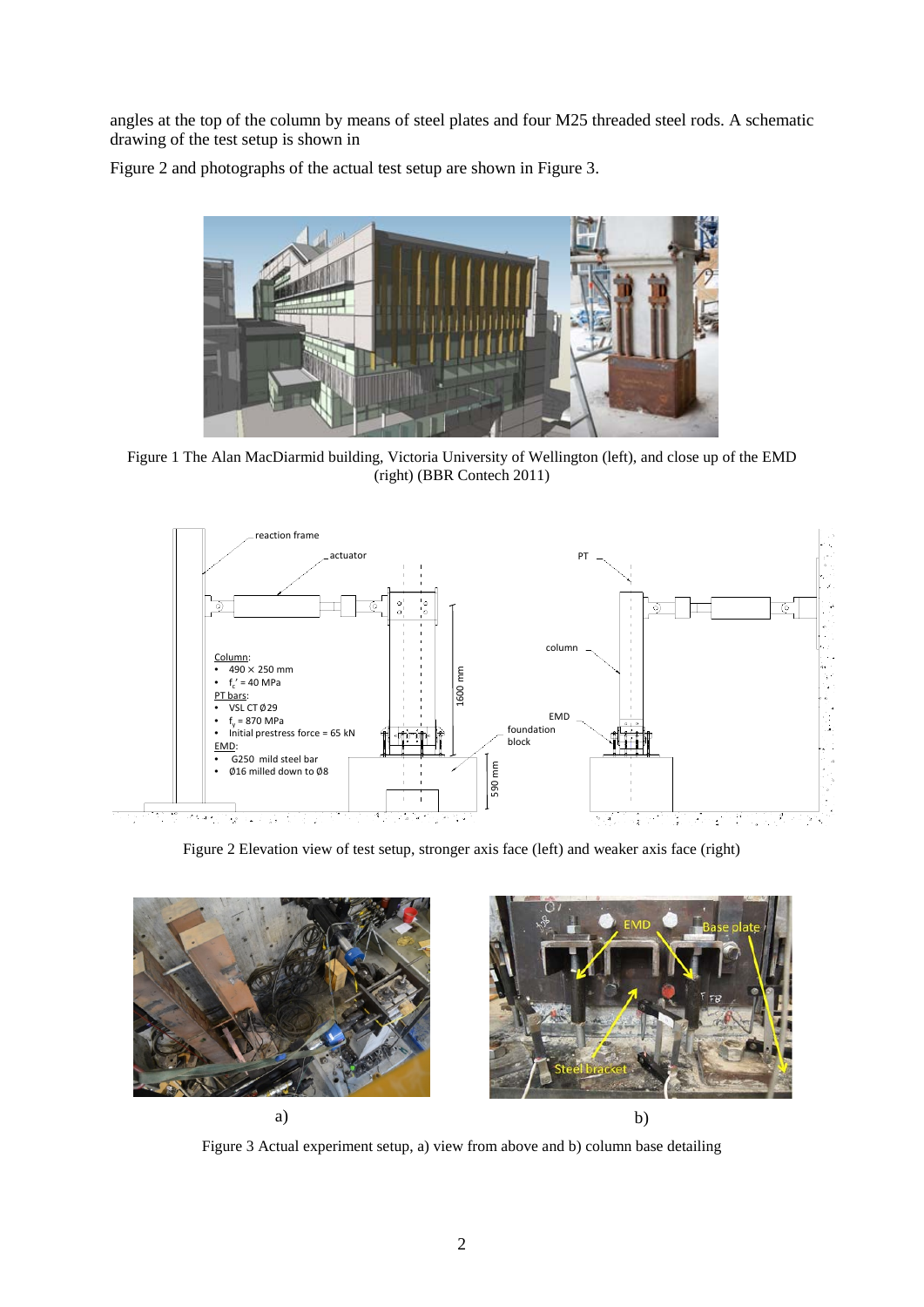#### 1.2 **The pseudodynamic method**

The pseudodynamic (PSD) method subjects a specimen to a displacement history that is determined interactively, according to a numerical model of the system and the measured specimen response during the course of the test. This testing technique is particularly advantageous for seismic simulations as it allows dynamic and inertial effects to be replicated in the numerical model, hence allowing otherwise very large dynamic forces on the physical specimens to be applied at a slower rate or pseudostatically. A description of the basic algorithm is available in [Shing and Mahin \(1984\)](#page-8-3).

In a 2D application, the column displaces in two transverse directions at the top. The principal axes of the cross section are no longer aligned with the actuator axes due to finite actuator lengths [\(Figure 4\)](#page-2-0). Therefore an iterative procedure had been developed to account for this geometric error during control signals generation as well as feedback signals processing.



Figure 4 Geometric error in displaced column

#### <span id="page-2-0"></span>1.3 **Displacement tracking strategies**

To date, the effect of different displacement tracking strategies on the results of multi-directional physical earthquake simulations is yet to be assessed. Previous studies have shown that different load paths lead to different inelastic load-deformation behaviour of structures [\(Bousias, Verzeletti et al.](#page-8-4)  [1995\)](#page-8-4), and consequently different energy dissipation capability which may not always be proportionally related to the ultimate strength capacity for a given displacement path [\(Watanabe,](#page-8-5)  [Sugiura et al. 2000,](#page-8-5) [Qiu, Li et al. 2002\)](#page-8-6).

In the current research, the rocking column was subjected to three patterns of displacement paths in *x*and *y-* directions during each time step according to the numerical model in the computer. Referring to [Figure](#page-3-0) **5**, the experiments adopted a "staggering" pattern among infinite possible paths to move the column from Point 1 to Point 2. In the first pattern (denoted I in [Figure](#page-3-0) **5**), the column was displaced along the stronger axis (henceforth called the *X-*axis) while it was held steady in the weaker axis (henceforth called the *Y-*axis). Afterwards, the column was displaced along the *Y*-axis until Point 2 was reached while the *X-*axis position was held steady. The second pattern (denoted II) was similar to Pattern I except with the order of loading reversed. The third pattern (denoted III) is the conventional path where the column was displaced along both axes simultaneously. Using different displacement tracking for the same earthquake record in a PSD test is analogous to subjecting the structure to a different load path; since the displacement amplitudes the structure is reaching are expected to be the same, the path the structure takes to reach these amplitudes determine how much energy is dissipated.

#### 1.4 **Experiment regime**

The experiment adopted earthquake records that were selected and scaled based on the NZS1170.5:2005 [\(Standards New Zealand 2004\)](#page-8-7) guidelines for time-history analyses. These records represented the seismicity of the greater Wellington region [\(Oyarzo-Vera, McVerry et al. 2012\)](#page-8-8).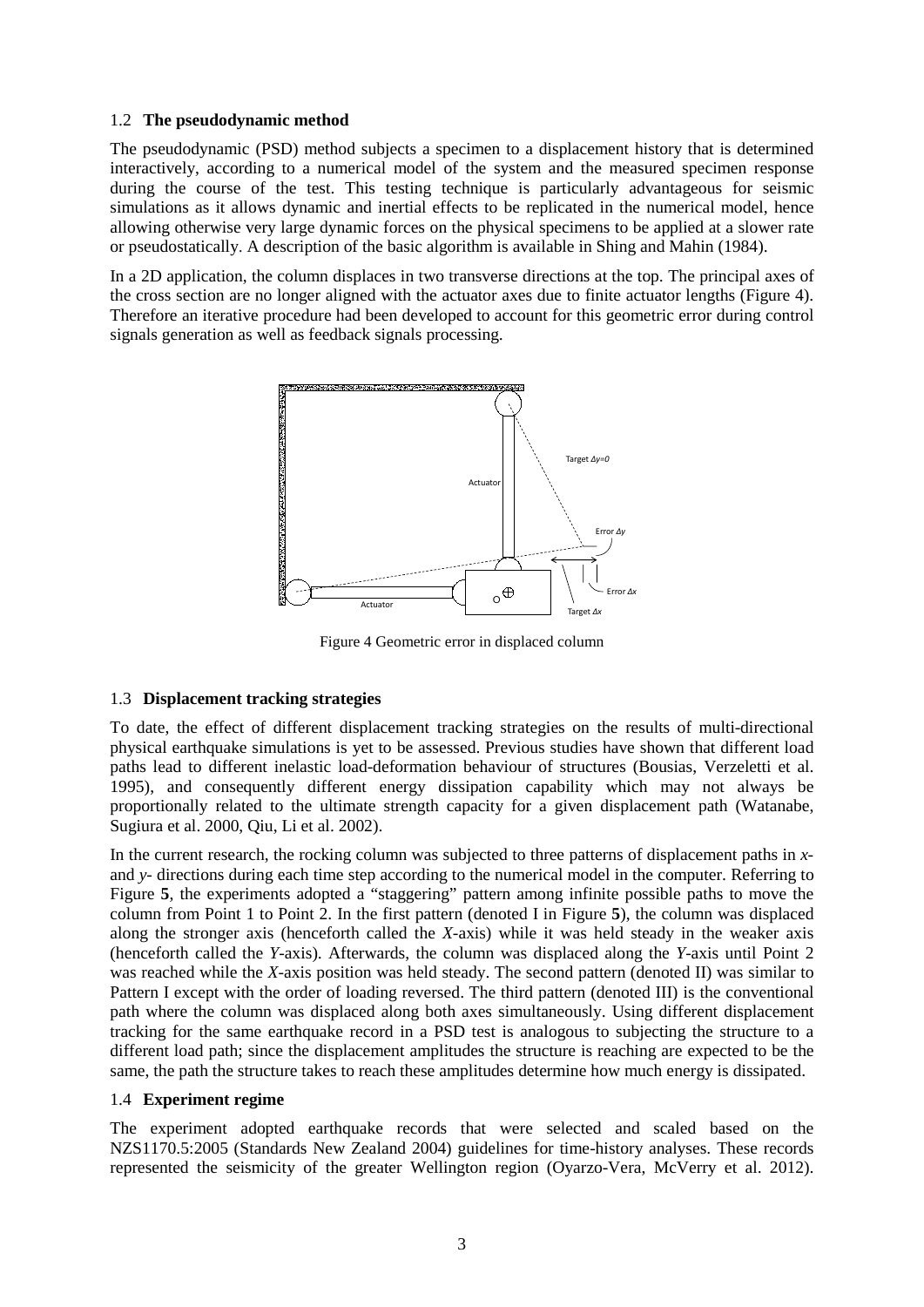[Figure 6](#page-3-1) shows the site-specific target spectra of the assumed region, as well as the pseudo-spectral acceleration (*PSA*) of the scaled earthquake records. The dashed lines indicate the range of periods whose *PSA*s were scaled according to the procedure in NZS1170.5:2005.



Figure 5 Different displacement paths to a target displacement

<span id="page-3-0"></span>

Figure 6 *PSA* of the family of earthquake records used in the testing regime

<span id="page-3-1"></span>

a) b)



<span id="page-3-2"></span>Figure 7 Buckled EMD, a) during experiment and b) after experiment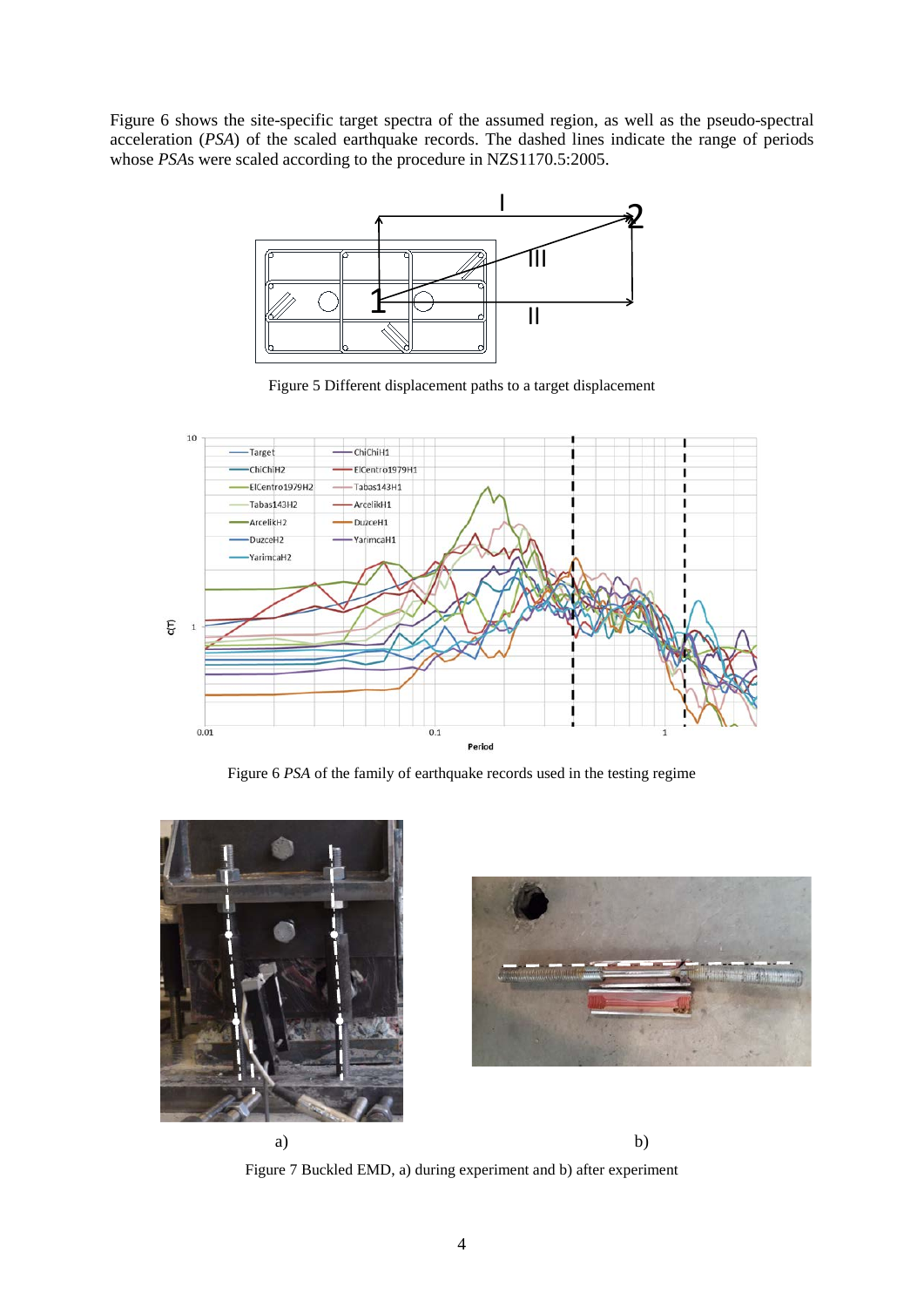#### 2 **RESULTS AND DISCUSSIONS**

#### 2.1 **EMD failure**

There are two factors that presumably contributed to the failure of the EMD. The first is the the biaxial loading at the column led to large bending actions on the EMDs. As the EMD motions were no longer predominantly axial, on compression cycles following tension cycles, concentrated rotation developed at the junctions where the anti-buckling grouted sleeve terminated. This resulted in significant eccentricity for the axial force and premature failure of the EMD. [Figure](#page-3-2) **7** shows a buckled EMD, highlighting that concentrated rotation occurred around the end of the milled-down portion. Although it has been shown through component testing and uniaxial cyclic assemblage test that the EMD yielded dependably in tension and compression [\(Marriott 2009\)](#page-8-2), full performance under bidirectional earthquake attack was evidently nulled. Preliminary analyses of the experiment results indicated that the EMD failed at about 50% of the intended capacity. It further highlights the importance of considering the effect of multi-axial load on such system.

#### 2.2 **PSD test results**

This section presents the PSD test result from four earthquake records simulations. The PSD tests adopted a timescale factor of 50 such that a 30-second earthquake record would have taken 25 minutes. Accordingly, the time axes in the following time history plots have been adjusted to reflect the timescale of the actual earthquake. [Figure 8](#page-4-0) shows the displacement time history and force displacement response of the column from the 1999 Duzce earthquake simulation. [Figure 8a](#page-4-0)) and c) highlights noticeable differences in amplitude and phase of the column displacements in both axes due to different displacement tracking strategies. It should be noted that a classical flag-shaped hysteretic curves did not develop as seen in [Figure 8b](#page-4-0)) and d), along with appreciable residual drifts. This was in part caused by a large crack at one corner of the column and therefore sliding, opening and closing of this crack dominated the hysteretic behaviour. The figure also highlights the poor performance of the EMD due to buckling and slippage. Due to space limitation, other time histories and forcedisplacement results are not shown but similar trends are also observed.



<span id="page-4-0"></span>Figure 8 Displacement time history and force-displacement response of the column from the 1999 Duzce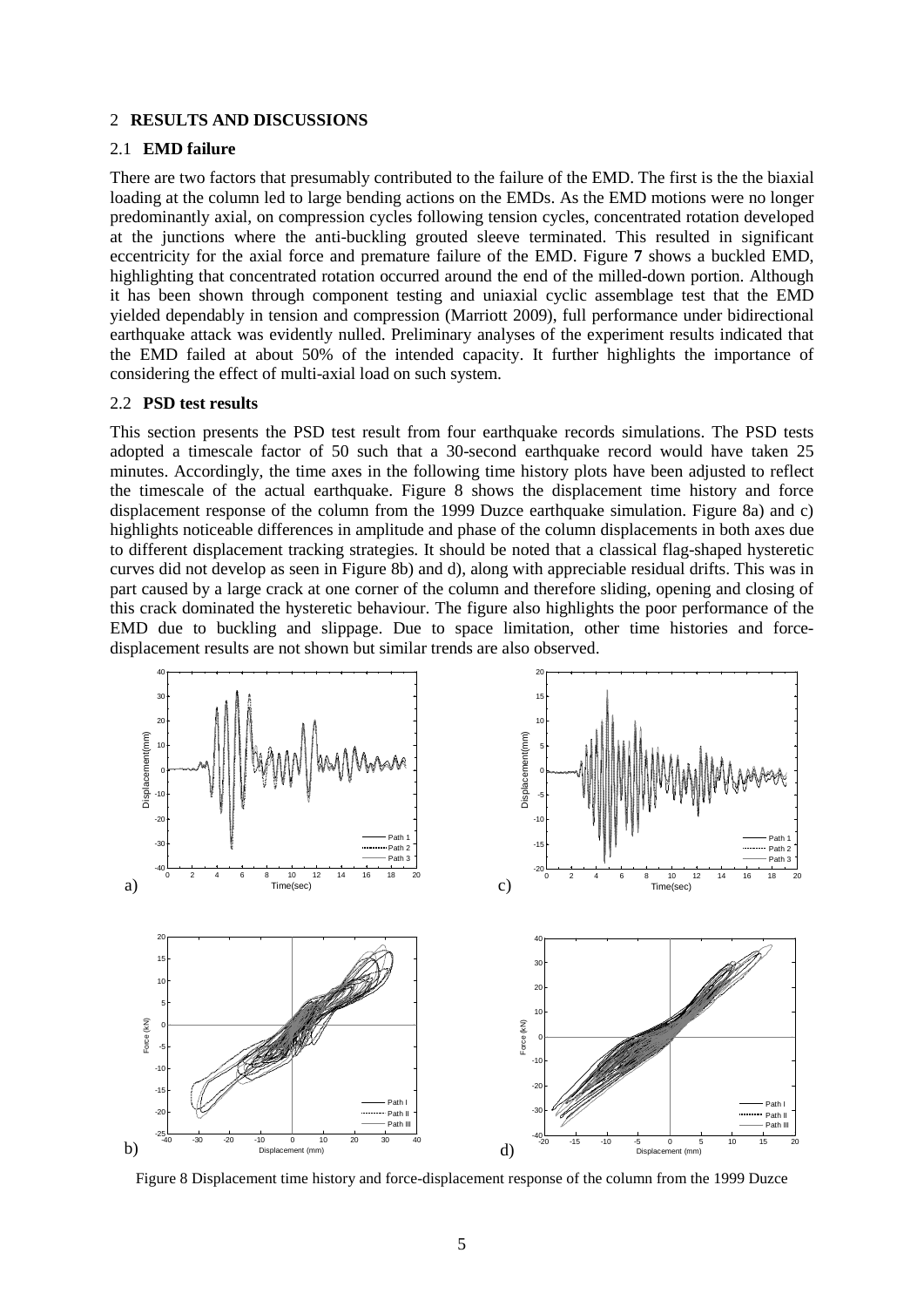#### earthquake simulation for the weak (a and b) and strong (c and d) axes

The tracking strategy Path III can be thought as the ideal solution in the absence of true reference result from full dynamic tests (e.g. shake-table test), or idealised numerical simulation, considering the column will take the shortest deflection path in real earthquake event. For each tracking strategy, the positive and negative amplitudes attained at every half-cycle in the displacement time history can be identified, such as shown in [Figure](#page-5-0) **9**, from the result of 1999 Duzce earthquake simulation. The amplitudes attained by tracking strategies Path I and Path II can then be quantified in term of their differences, relative to Path III. Mathematically, these amplitude differences can be represented in a normalised form ε defined as,

$$
\varepsilon_i = \frac{A^i - A^m}{A^m} \tag{1}
$$

In Equation 1,  $A =$  amplitude and  $i = I$  or II e.g.  $A<sup>i</sup>$  indicates amplitudes attained during Path *i* test. Consequently any negative values *ε* indicate that the attained amplitudes in Path I or II are smaller than the reference value Path III, while positive values indicate the opposite. Note that althoug[h Figure](#page-5-0)  **[9](#page-5-0)**a) and b) only show part of the displacement amplitudes of the complete time history for clarity purpose, Equation 1 takes into account all displacement amplitudes throughout the response histories.

Collating the normalised amplitude errors from each cycle in the earthquake time history, Figure 10- 13 plot the distributions of these differences as a density function,  $f_X(x)$ . In each plot, a solid black line parallel with the vertical axis is drawn at zero *ε*. The peak (median) of the density function will coincide with this line if different displacement paths produced the same displacement amplitudes on average. It is interesting to note that the median values of *ε* across all results are mostly positive, i.e. the amplitudes at peaks of each cycle attained via Path I and II are generally larger than Path III. Note that during Path I or Path II tests, the column displaced a greater distance compared to Path III, providing greater opportunity for accumulated plastic deformation in the column. Therefore it is likely that the column developed a lower restoring force which in turn led to larger displacement amplitudes in the PSD algorithm.



<span id="page-5-0"></span>Figure 9 Displacement amplitudes attained during the 1999 Duzce earthquake (Duzce,Turkey) simulation, a) *X*axis and b) *Y-*axis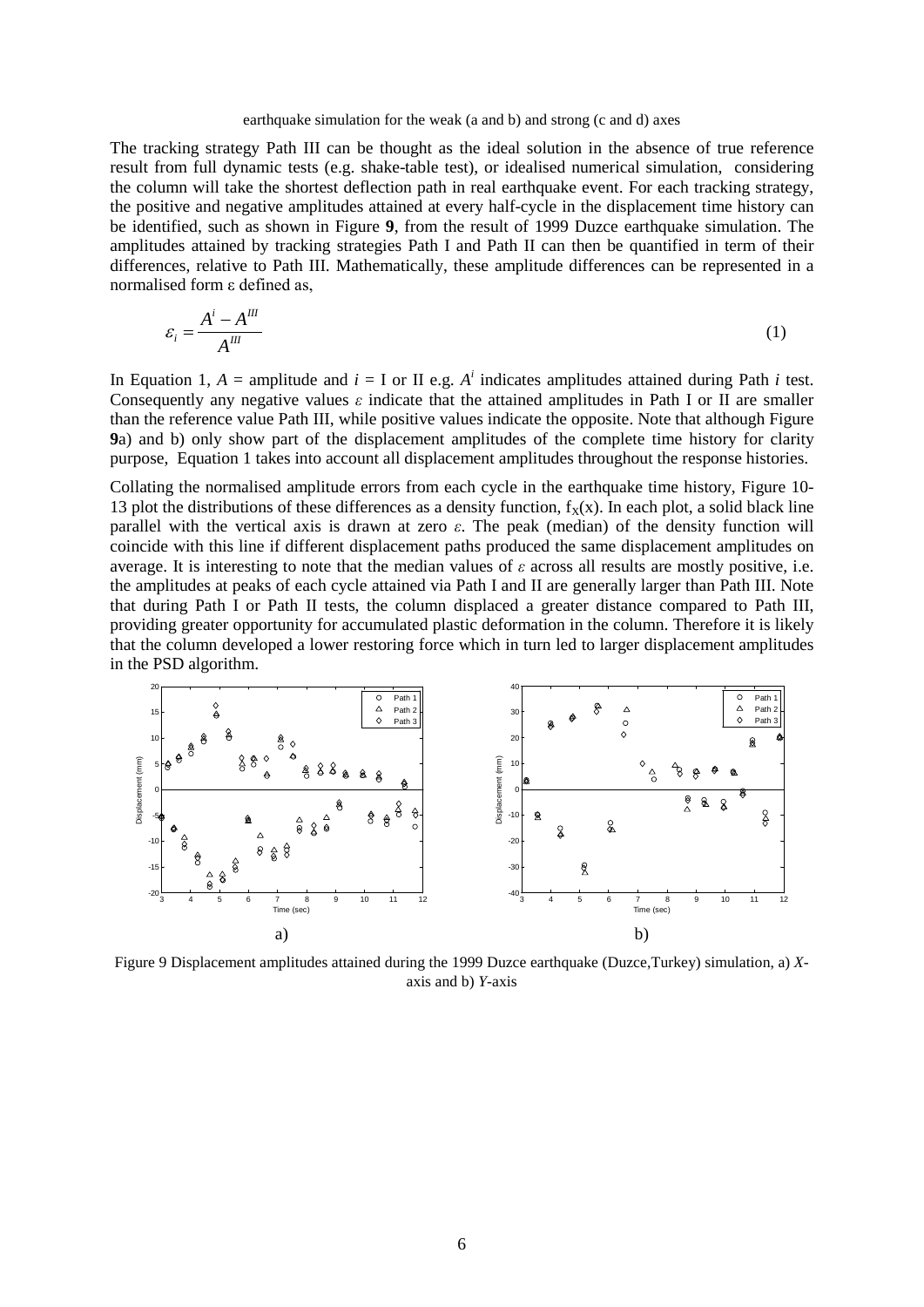

Figure 10 Distribution of normalised amplitude errors from 1979 Imperial Valley earthquake simulation, a) *X*axis and b) *Y-*axis



Figure 11 Distribution of normalised amplitude errors from 1999 Duzce earthquake (Duzce,Turkey) simulation, a) *X-*axis and b) *Y-*axis



Figure 12 Distribution of normalised amplitudes errors from 1978 Tabas earthquake (Tabas, Iran) simulation, a) *X-*axis and b) *Y-*axis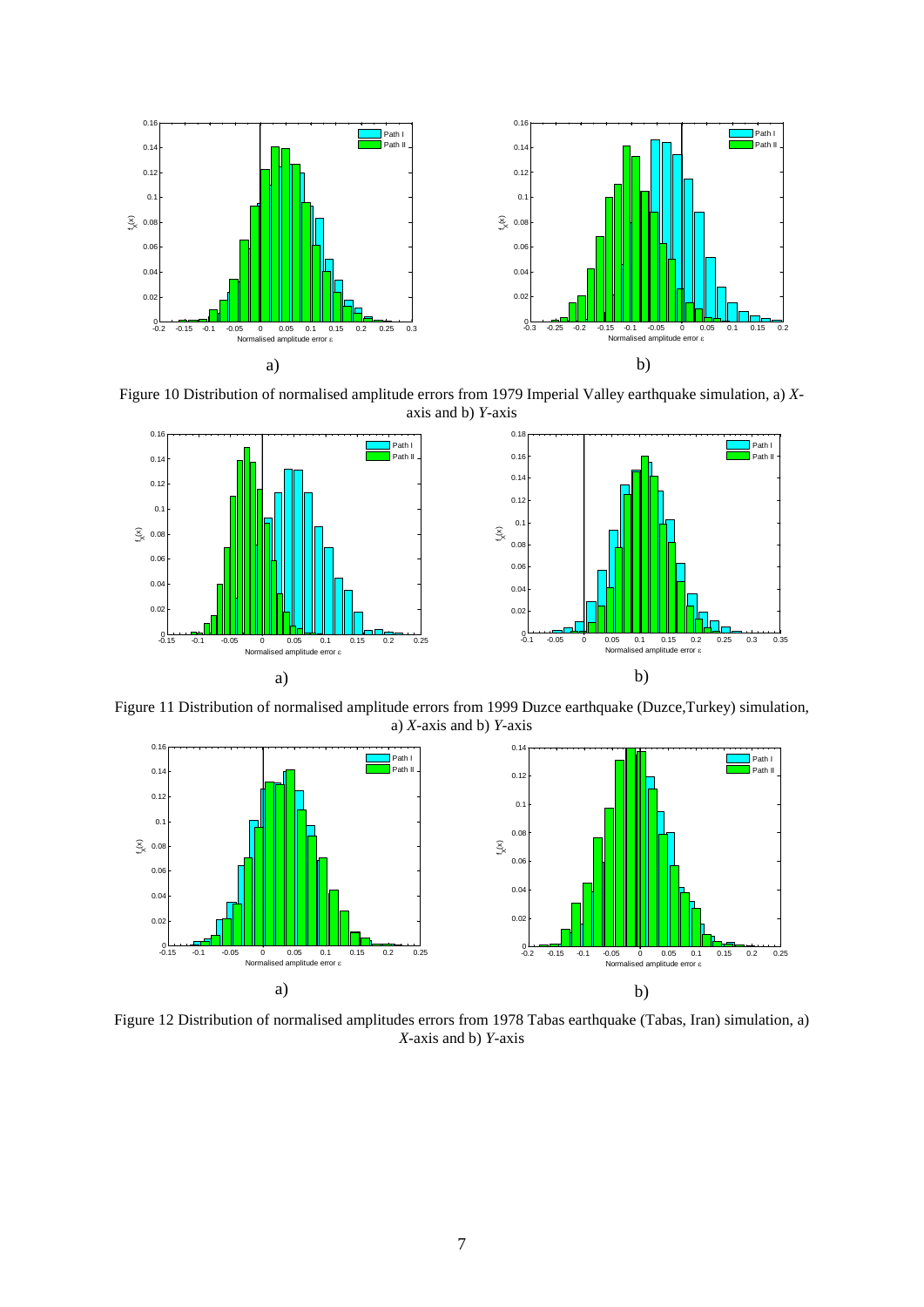

Figure 13 Distribution of normalised amplitudes errors from 1999 Yarimca earthquake (Kocaeli, Turkey) simulation, a) *X-*axis and b) *Y-*axis

#### 3 **CONCLUSION**

This study on a rocking column has shown that different displacement paths in bidirectional earthquake simulations led to different inelastic response as expected. This phenomenon occurs in quasi-static tests as well as PSD simulations. Three displacement tracking strategies were employed and the resulting error distributions suggest that different displacement tracking strategies led to noticeable differences in the displacement amplitudes attained by the specimen. The experiments also exposed deficient performance of the externally mounted energy dissipators. While it has been missed during previous study, the experiments showed that the dissipators failed prematurely due to buckling under bidirectional loading. This phenomenon deserves further investigation through more bi-axial experiments.

#### 4 **ACKNOWLEDGEMENT**

The authors wish to thank the Earthquake Commission for the financial support of this project through the Biennial Research Funding Programme, project BIE12/632.